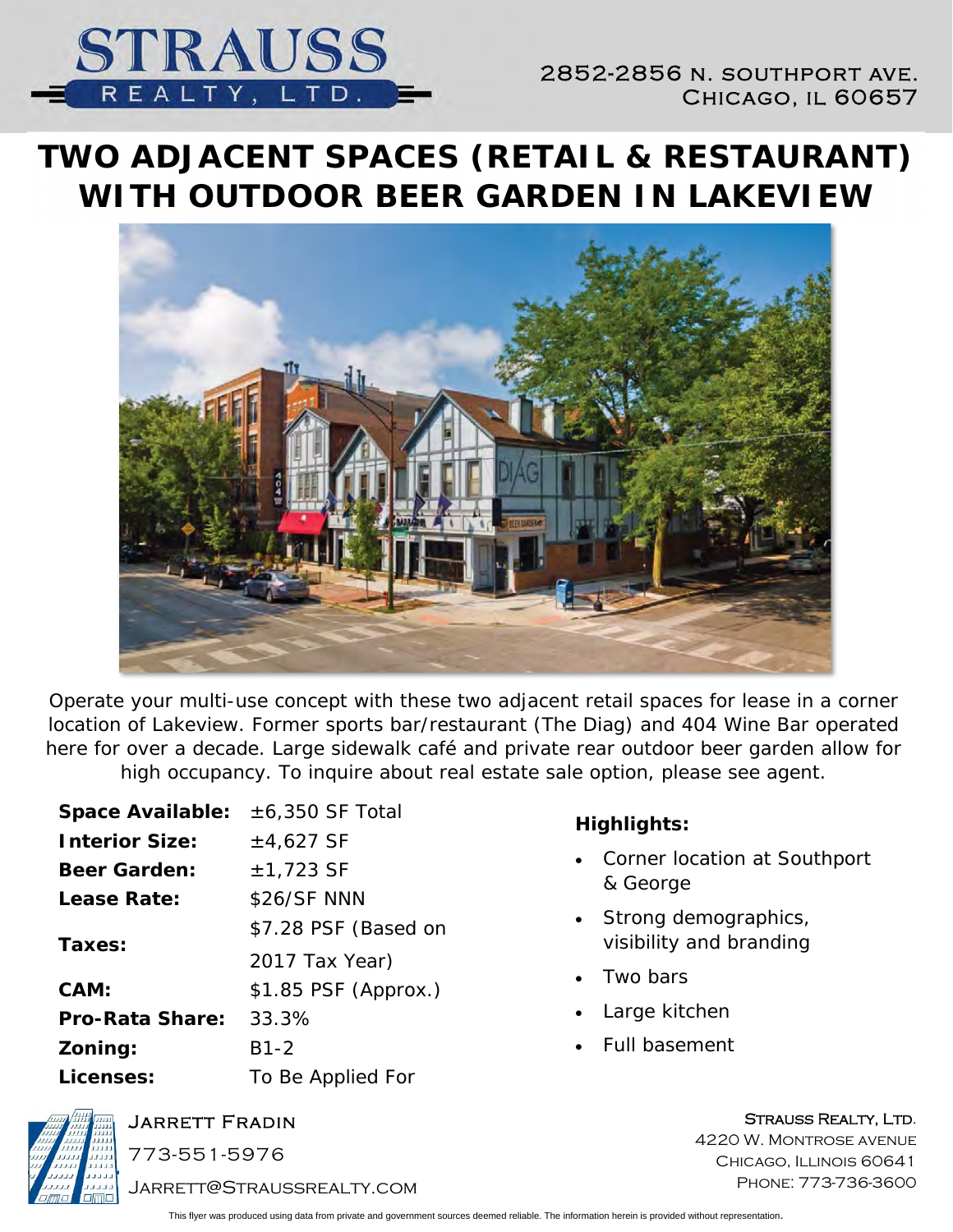

# **TWO ADJACENT SPACES (RETAIL & RESTAURANT) WITH OUTDOOR BEER GARDEN IN LAKEVIEW**



2852-2856 N. Southport is located South of Wrigley Field, and at the mid-point between Lincoln Yards, Lakeshore Drive and Lincoln Park. The Property's affluent location has seen an unprecedented surge in growth and development including neighboring Wrigleyville, which has experienced an infusion north of \$800 million invested over the last few years. Lincoln Yards, just south of the Property, is a proposed master development said to cost as much as \$5 billion and add 12 million square feet of office, retail, hotels, residential buildings, a stadium/entertainment venue and parks along the Chicago river. The Property also caters to Lakeview's family and student residents. There are 13 schools located within 1.5-miles of the Property, including various elementary schools, Lincoln Park High School, and DePaul University's Lakeview Campus. The Investment contains strong demographics as household incomes within a one quarter mile radius exceed \$185,000.



**JARRETT FRADIN** 773-551-5976

Jarrett@Straussrealty.com

STRAUSS REALTY, LTD. 4220 W. Montrose avenue CHICAGO, ILLINOIS 60641 Phone: 773-736-3600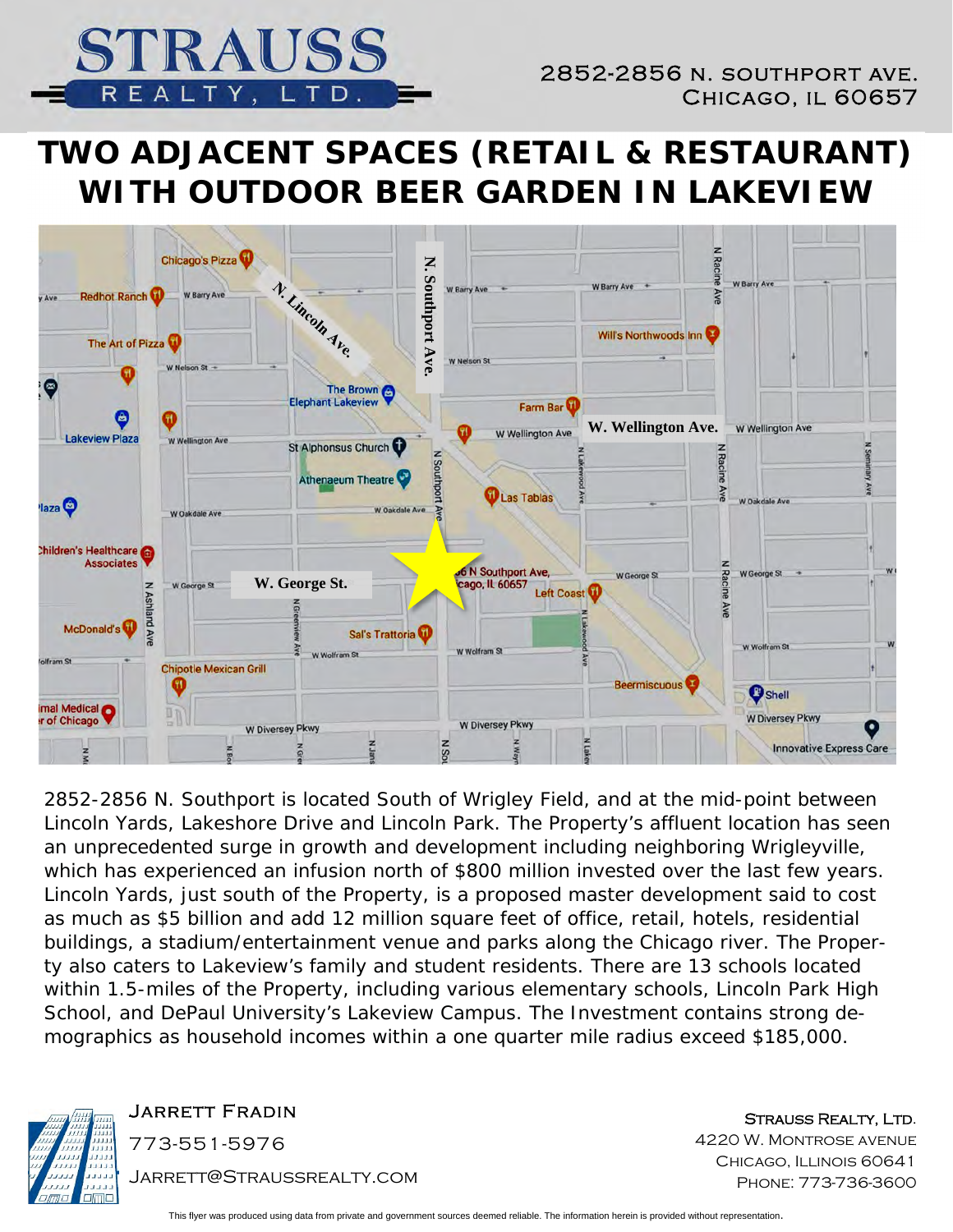

### **DEMOGRAPHICS**

| <b>POPULATION</b> | 2 miles | 5 miles   | 10 miles  |
|-------------------|---------|-----------|-----------|
| 2010 Population   | 247,179 | 1,052,425 | 2,417,781 |
| 2021 Population   | 251,951 | 1,086,972 | 2,395,386 |
| Median Age        | 34.9    | 35.7      | 36.1      |

| <b>HOUSEHOLDS</b>                                | 2 miles | 5 miles | 10 miles |
|--------------------------------------------------|---------|---------|----------|
| 2010 Households                                  | 129,747 | 470,691 | 953,113  |
| 2021 Households                                  | 129,361 | 489,629 | 949,683  |
| <b>Total Specified Consumer</b><br>Spending (\$) | \$4.5B  | \$15.4B | \$28.8B  |

| <b>INCOMES</b>           | 2 miles   | 5 miles   | 10 miles  |
|--------------------------|-----------|-----------|-----------|
| Average Household Income | \$137,109 | \$116,013 | \$102,273 |
| Median Household Income  | \$107,238 | \$85,982  | \$72,764  |



Jarrett Fradin 773-551-5976

Jarrett@Straussrealty.com

STRAUSS REALTY, LTD. 4220 W. Montrose avenue Chicago, Illinois 60641 Phone: 773-736-3600

This flyer was produced using data from private and government sources deemed reliable. The information herein is provided without representation.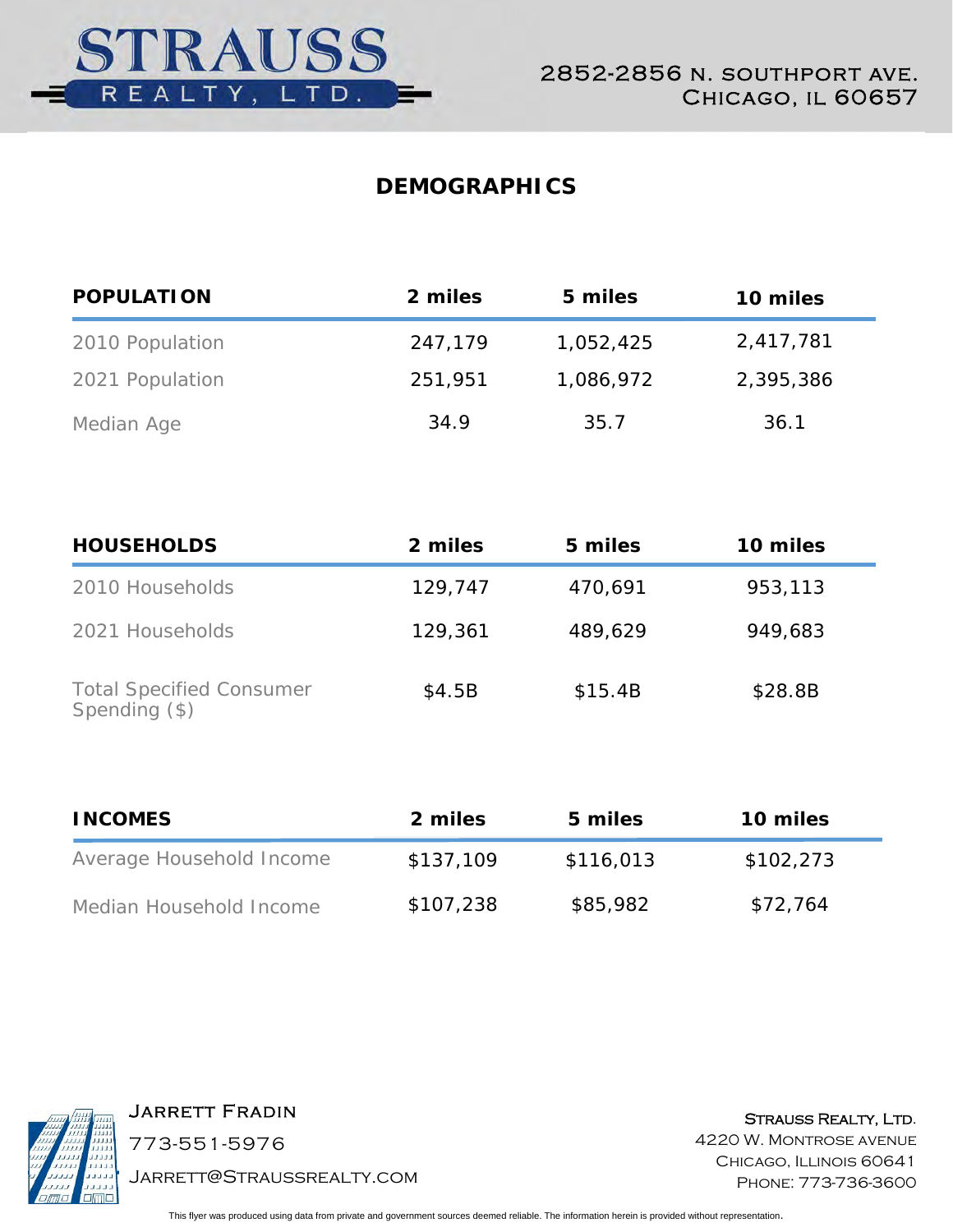

### 2852-2856 n. southport ave. Chicago, il 60657

# **TWO ADJACENT SPACES (RETAIL & RESTAURANT) WITH OUTDOOR BEER GARDEN IN LAKEVIEW**











#### **Highlights:**

- Corner location at Southport & George
- Strong demographics, visibility and branding
- Two bars
- Large kitchen
- Full basement

STRAUSS REALTY, LTD. 4220 W. Montrose avenue CHICAGO, ILLINOIS 60641 Phone: 773-736-3600

| 111                           | 1111 |
|-------------------------------|------|
| JJJJ.<br>JJ                   |      |
| 1111<br>111<br>$\overline{1}$ |      |
| 1111                          |      |
| 1111<br>JJJJ                  |      |
| <i>omo</i>                    |      |

Jarrett Fradin

773-551-5976

Jarrett@Straussrealty.com

This flyer was produced using data from private and government sources deemed reliable. The information herein is provided without representation.